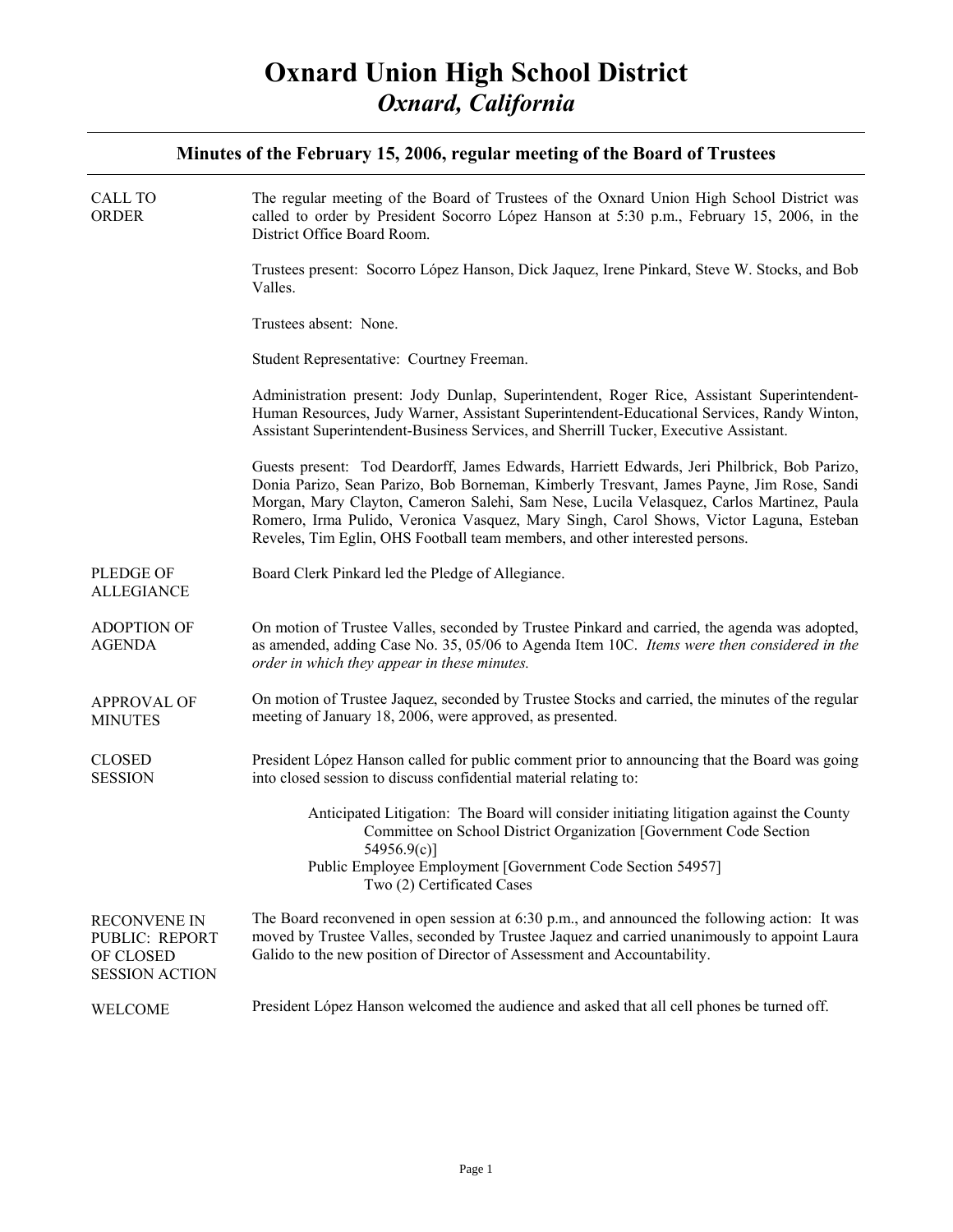| <b>AUDIENCE</b><br><b>TO ADDRESS</b><br><b>BOARD OF</b><br><b>TRUSTEES</b>                          | Mr. James Payne, Oxnard High School parent and volunteer, stated that both his kids played<br>football at Oxnard High School because of Coach Mark Beckham. He explained that the work<br>Coach Beckham does is very positive for the athletes and parents at Oxnard High School. Mr.<br>and Mrs. Beckham have come into Oxnard High School and implemented a program that has<br>never been there before, and they've done a fantastic job.                                                                                                                                                                                                                                                                                                                                                                                                        |
|-----------------------------------------------------------------------------------------------------|-----------------------------------------------------------------------------------------------------------------------------------------------------------------------------------------------------------------------------------------------------------------------------------------------------------------------------------------------------------------------------------------------------------------------------------------------------------------------------------------------------------------------------------------------------------------------------------------------------------------------------------------------------------------------------------------------------------------------------------------------------------------------------------------------------------------------------------------------------|
|                                                                                                     | Mr. Sean Parizo, Oxnard High School senior and football player. Sean reported to Trustees that<br>he doesn't know what he would have done without Coach Mark Beckham and OHS football.                                                                                                                                                                                                                                                                                                                                                                                                                                                                                                                                                                                                                                                              |
|                                                                                                     | Mr. Bob Parizo, Oxnard High School parent, reported that four years ago his son was an<br>incoming freshman. Since then, Mr. Parizo has been very involved in the football program and<br>has served as President of the Booster Club for the past three years. He stated that Coach<br>Beckham is a person dedicated to the job and to the environment he creates in getting the job<br>done. He stated that Coach Beckham demands a lot of his players. He is on campus at 5:00<br>a.m., and at 7:00 p.m., he's at the study tables with his athletes. <i>Bigger, faster, stronger</i> - Coach<br>Beckham has built a structure for boys who would otherwise have no structure. The boys have a<br>feeling of a family atmosphere, and many of the players need this. Coach Beckham and his wife<br>are dedicated to Oxnard High School football. |
|                                                                                                     | Ms. Jeri Philbrick, teacher at Oxnard High School, stated that for 34 years she has prepared<br>students for life and, in all those years, Mark Beckham is in her top ten - he prepares students for<br>life. Ms. Philbrick stated that Coach Beckham teaches more than football. He teaches students<br>to become responsible citizens. He encourages students to go on to college. Ms. Philbrick stated<br>that her job as an educator is to help kids figure out how to use their talents. Coach Beckham<br>works very hard with every single young man that comes into his program.                                                                                                                                                                                                                                                             |
|                                                                                                     | Chris Sugino, OHS student, stated that his father passed away two years ago and he wouldn't<br>know what do to if it hadn't been for Coach Beckham. He opined that Coach Beckham brought<br>back a coaching tradition to Oxnard High School.                                                                                                                                                                                                                                                                                                                                                                                                                                                                                                                                                                                                        |
|                                                                                                     | Carlos Martinez, OHS parent and member of the Quarterback Club, said that as a parent his<br>number one priority is education. The first thing he ever heard from Coach Mark Beckham on<br>the first day of practice was telling kids to keep up on their assignments and grades. He stated<br>that Coach Beckham brings a lot to the program and teaches far more than football.                                                                                                                                                                                                                                                                                                                                                                                                                                                                   |
|                                                                                                     | Tim Eglin and Esteban Reveles, Oxnard High School Class of 2003, stated they both started as<br>freshman with Coach Beckham and by the time they were seniors, their record was 11-2. They<br>explained that Coach Beckham schedules pre-season games with the hardest schools, instead of<br>easier schools, as many coaches do. Tim said without Coach Beckham, he probably wouldn't<br>have graduated. They stated that Coach Beckham always checked on their grades and<br>attendance, and was on the campus at 6:00 in the morning until 8 or 9:00 at night.<br>Both boys<br>stated Coach Beckham is like a father to them, and they can still rely on him and his wife for any<br>help they need with college.                                                                                                                                |
|                                                                                                     | President López Hanson thanked everyone, and expressed her appreciation for the input and<br>comments this evening.                                                                                                                                                                                                                                                                                                                                                                                                                                                                                                                                                                                                                                                                                                                                 |
| <b>BOARD</b><br><b>RECOGNITION:</b><br>2005-06 Academic<br>Decathlon Winners-<br>Oxnard High School | Ms. Judy Warner, Assistant Superintendent-Educational Services, reported that the Oxnard High<br>School Academic Decathlon A Team placed first among district schools and second in the<br>county in the 24 <sup>th</sup> Ventura County Academic Decathlon. The Oxnard High School A Team<br>scored the highest number of points among OUHSD schools in the history of the competition.<br>Ms. Warner called on Coach Borneman and Principal James Edwards to introduce the team and<br>report on this year's competition. Coach Borneman thanked and acknowledged a number of                                                                                                                                                                                                                                                                     |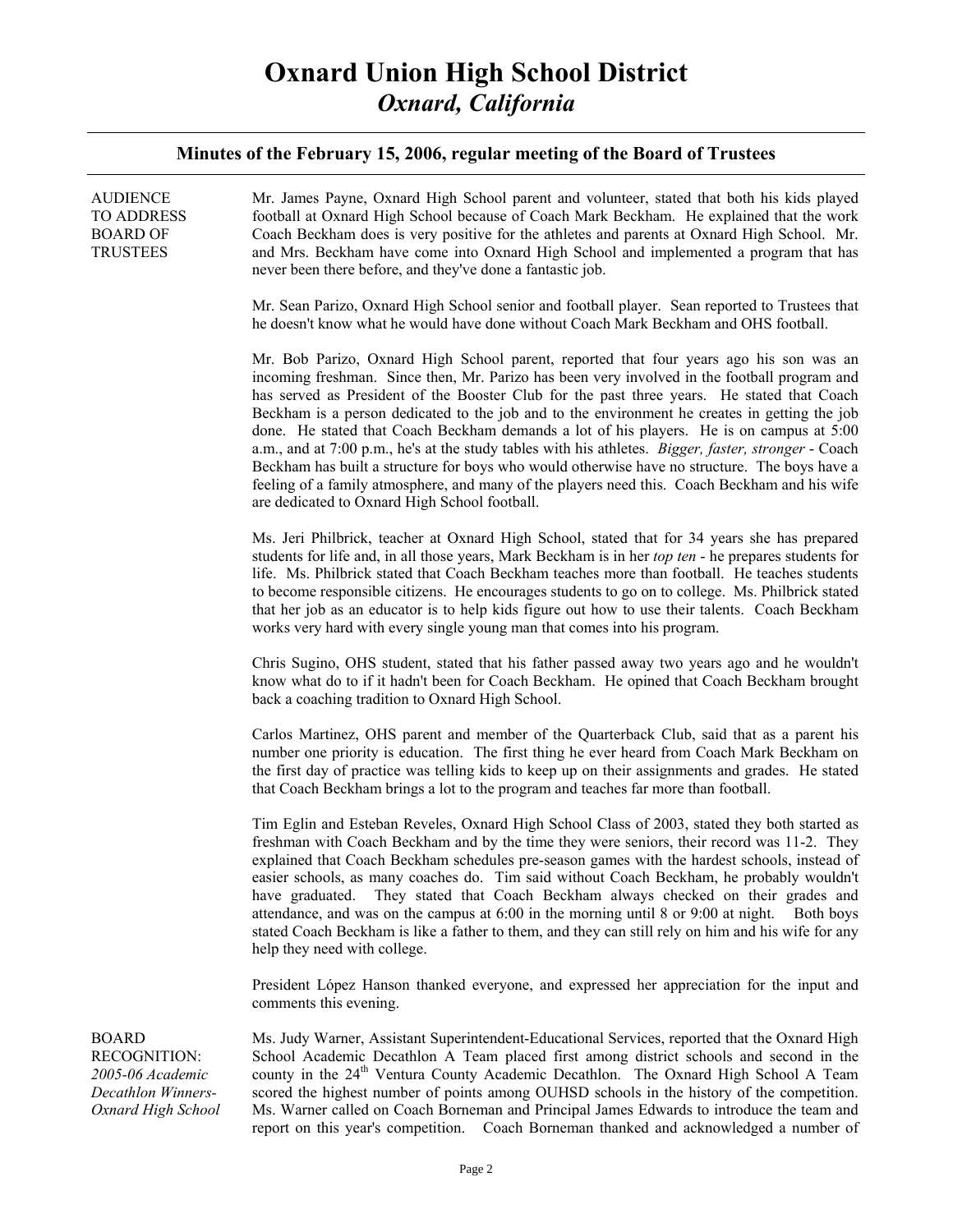| <b>BOARD</b><br><b>RECOGNITION:</b><br>2005-06 Academic<br>Decathlon Winners-<br>Oxnard High School<br>Continued | people; Principal James Edwards, Chris Conte, Cathy Beckham, Ann Sanchez, Sue Kipp, Roger<br>Adams, Bill Dabbs, Phil Gore, Jim McCrory, and, in particular, Larry Jones and the Moorpark<br>Academic Decathlon team for their generous help and hospitality. He also acknowledged the<br>strong support of parents and student peers. Trustees congratulated the teams and presented<br>certificates of achievement. Principal Edwards accepted a recognition plaque on behalf of the<br>school, and thanked the Board and administrative staff for this special evening of recognition.                                                                                                                                                                                                                                                                                         |
|------------------------------------------------------------------------------------------------------------------|----------------------------------------------------------------------------------------------------------------------------------------------------------------------------------------------------------------------------------------------------------------------------------------------------------------------------------------------------------------------------------------------------------------------------------------------------------------------------------------------------------------------------------------------------------------------------------------------------------------------------------------------------------------------------------------------------------------------------------------------------------------------------------------------------------------------------------------------------------------------------------|
| <b>INTRODUCTION</b>                                                                                              | Mr. Roger Rice, Assistant Superintendent-Human Resources, introduced Ms. Kimberly Tresvant<br>to the Board, and provided background on her selection. Ms. Tresvant replaces Constance<br>Woods as the district's Director of Special Education. Ms. Tresvant stated she has a passion for<br>Special Education, and is honored to be in the Oxnard Union High School District.                                                                                                                                                                                                                                                                                                                                                                                                                                                                                                   |
| <b>SUPERINTENDENT</b><br><b>UPDATES</b>                                                                          | Superintendent Dunlap congratulated Pacifica High School and reported that the school has<br>received a six-year WASC accreditation, with a third year visitation. She expressed her<br>appreciation to Principal Bill Dabbs, Becky Buettner, staff and students at Pacifica High School.<br>She also acknowledged the Academic Decathlon Team at Pacifica High School, where several<br>individual awards were earned.                                                                                                                                                                                                                                                                                                                                                                                                                                                          |
|                                                                                                                  | Superintendent Dunlap reported that district administration began the day hosting administrators<br>from Kern County. One of the areas of talk was the growth in the Kern area. One of the guests,<br>Dr. Bruce, reported that all of the agriculture is disappearing and houses are going up in every<br>available area. They are almost building one high school per year. Superintendent Dunlap<br>explained that part of the reason for the visit is that five of the people who came today will be<br>future administrators. They researched several districts in the state and elected to come to the<br>OUHSD because of the similar demographics and the recent program improvement. Roger Rice,<br>Assistant Superintendent-Human Resources, pointed out that the district also hosts a Future<br>Administrators' Academy in an effort to mentor future administrators. |
|                                                                                                                  | Superintendent Dunlap thanked Judy Warner, Assistant Superintendent-Educational Services,<br>for working with the College Board in setting up three parent presentations in the Performing<br>Arts Center at Pacifica High School. Working with Mr. Everett Jackson, parents learned the<br>importance of the preliminary scholastic aptitude test, a pre-cursor to college and a first step<br>before the Scholastic Aptitude Test.                                                                                                                                                                                                                                                                                                                                                                                                                                             |
|                                                                                                                  | Last week, district seniors took the CAHSEE. The next opportunity will be in May, and whether<br>or not there will be a summer test is still unknown.                                                                                                                                                                                                                                                                                                                                                                                                                                                                                                                                                                                                                                                                                                                            |
|                                                                                                                  | On March 4, Roger Rice and his staff will host the OUHSD Teacher Recruitment Fair at Oxnard<br>High School.                                                                                                                                                                                                                                                                                                                                                                                                                                                                                                                                                                                                                                                                                                                                                                      |
|                                                                                                                  | Superintendent Dunlap shared a recent news article from the Ventura County Star featuring the<br>growth of the district and an emphasis on kids taking rigorous classes throughout the district.                                                                                                                                                                                                                                                                                                                                                                                                                                                                                                                                                                                                                                                                                 |
|                                                                                                                  | Lastly, congratulations to all district schools entering CIF playoffs in Basketball, Soccer, Girls'<br>Water Polo and Wrestling. Good luck to all the athletes!                                                                                                                                                                                                                                                                                                                                                                                                                                                                                                                                                                                                                                                                                                                  |
| <b>STUDENT</b><br><b>REPRESENTATIVE</b><br>TO THE BOARD OF<br><b>TRUSTEES</b>                                    | Ms. Courtney Freeman, Student Representative to the Board of Trustees, asked all the OHS<br>football players present how many of them had above a 2.0 grade point average? All raised their<br>hands. She, too, thanked Trustees and staff for a very nice evening of recognition for Oxnard<br>High School. She reported that second semester began smoothly on all campuses. The ODC has<br>received permission to host a district-wide dance, probably in the PHS gymnasium at the end of<br>March/first of April. She extended an invitation to Trustees and staff to attend the Black History<br>Conference February 25, at Pacifica High School. All schools are invited, and lunch will be served.                                                                                                                                                                        |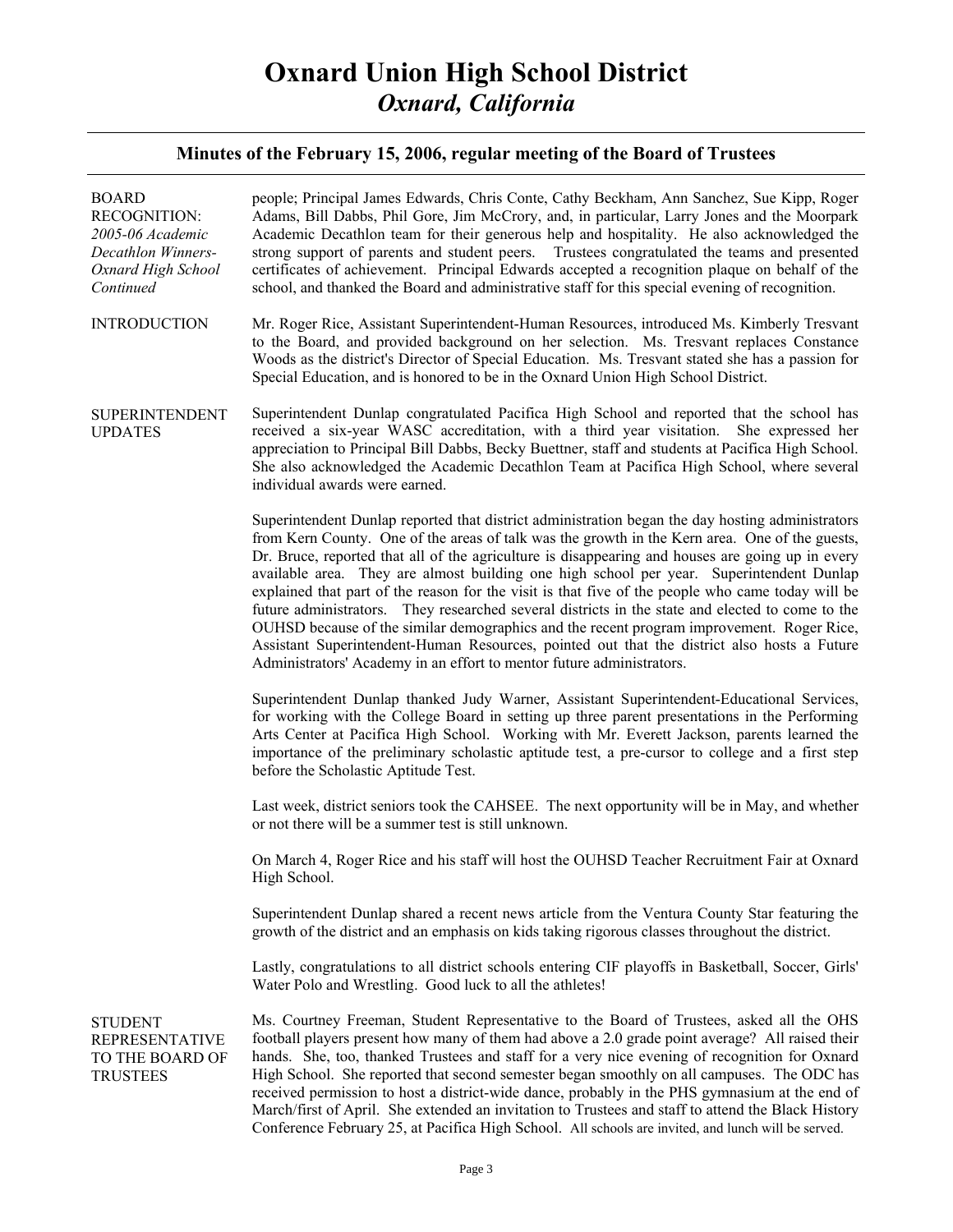| Minutes of the February 15, 2006, regular meeting of the Board of Trustees |                                                                                                                                                                                                                                                                                                                    |                                                                                                                                                                                          |
|----------------------------------------------------------------------------|--------------------------------------------------------------------------------------------------------------------------------------------------------------------------------------------------------------------------------------------------------------------------------------------------------------------|------------------------------------------------------------------------------------------------------------------------------------------------------------------------------------------|
| <b>APPROVAL OF</b><br><b>NEW COURSE</b>                                    | On motion of Trustee Stocks, seconded by Trustee Valles and carried, the following new course<br>proposals were approved, as presented:                                                                                                                                                                            |                                                                                                                                                                                          |
| <b>PROPOSALS</b>                                                           | <b>Web Design I</b><br><b>Web Design II</b><br>Comparative Govt. & Politics--AP<br>Macroeconomics--Advanced Placement                                                                                                                                                                                              | <b>Psychology--Advanced Placement</b><br>Symphonic Band $A \& B$<br><b>Art History--Advanced Placement</b><br><b>Art History--College Prep</b>                                           |
| <b>CONSENT</b><br><b>CALENDAR</b>                                          | items were approved, as amended, adding Case No. 35, 05/06 to Item 10C.                                                                                                                                                                                                                                            | On motion of Trustee Stocks, seconded by Trustee Pinkard and carried, the Consent Calendar                                                                                               |
| Certificated<br>Personnel                                                  | Consideration to Authorize Teaching Assignment by Board Authorization<br>Education Code §44263:                                                                                                                                                                                                                    | That the following individual(s), having completed at least 9 units of upper division or 18<br>semester units of coursework, be approved to teach in the designated subject, pursuant to |
|                                                                            | Maria Lobo - Foreign Language, 18 semester units<br>LaDonna Ramos - Science, 18 semester units                                                                                                                                                                                                                     |                                                                                                                                                                                          |
|                                                                            | March 24, 2006<br>Ida Lange, Consumer & Family Science                                                                                                                                                                                                                                                             | Ratification of Employment First Semester Temporary Teacher, effective January 3-                                                                                                        |
|                                                                            | Ratification of Employment Second Semester Temporary Teachers, effective<br>January 30-June 16, 2006<br>Mariel Kaikaina, Physical Education<br>Anastacio Mosones, Education Specialist, sixty percent assignment                                                                                                   |                                                                                                                                                                                          |
|                                                                            | Ratification of Reemployment Second Semester Temporary Teachers, effective<br>January 30-June 16, 2006<br>Gina Daggett, Special Education<br>Dustin Duran, Mathematics                                                                                                                                             |                                                                                                                                                                                          |
|                                                                            | Retirement<br>Frances Giffin, Adult School Teacher, effective 04/01/06                                                                                                                                                                                                                                             |                                                                                                                                                                                          |
| Classified<br>Personnel                                                    | Employment<br>Maria Arroyo, Nutrition Services Assistant I, effective 02/16/06                                                                                                                                                                                                                                     |                                                                                                                                                                                          |
|                                                                            | Reclassification<br>EDP Operator - Records, effective 02/16/06<br>Julie Murray, from Clerical Assistant I to School Secretary, effective 02/01/06                                                                                                                                                                  | Kathleen England, from Library Media/Career Center Technician to School Secretary/                                                                                                       |
|                                                                            | Ratification of Employment<br>Benito De Pro, Custodian, effective 02/01/06<br>Erika Huerta, Driver, effective 02/09/06<br>Tiffany Sahli, Paraeducator IV, effective 02/09/06<br>Michelle Sharp-Cox, EDP Terminal Operator - Records, effective 02/14/06<br>Lizette Vaca, Clerical Assistant II, effective 02/10/06 |                                                                                                                                                                                          |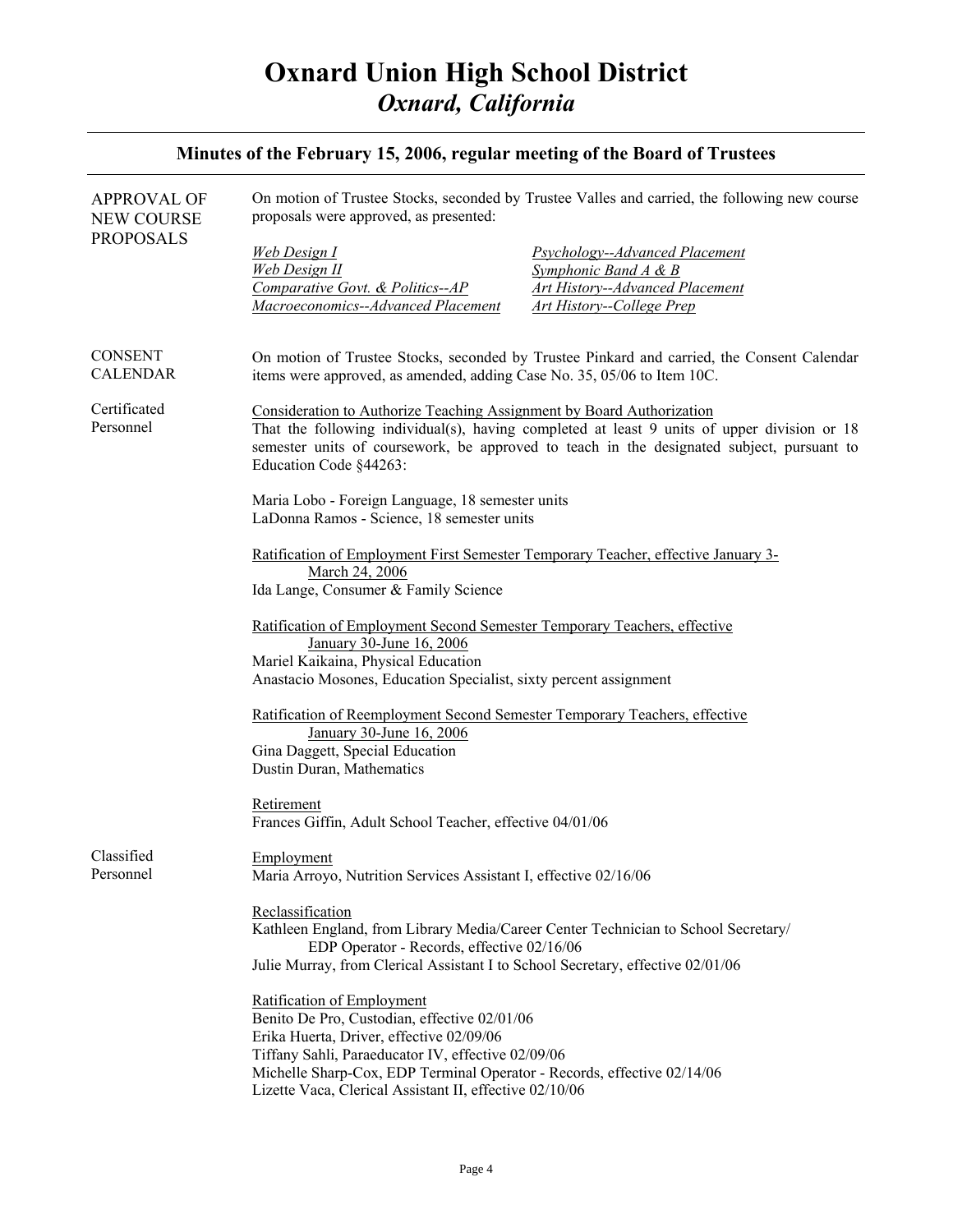| Classified<br>Personnel<br>Continued     | Retirement<br>Socorro Zepeda, Paraeducator I, effective 03/10/06<br>Resignation<br>Michael Wiley, Campus Supervisor, effective 02/17/06                                                                                                                                                                                                                                                                                                                                                            |
|------------------------------------------|----------------------------------------------------------------------------------------------------------------------------------------------------------------------------------------------------------------------------------------------------------------------------------------------------------------------------------------------------------------------------------------------------------------------------------------------------------------------------------------------------|
|                                          | Request for Placement on 39-Month Reemployment<br>Christy Banos, Paraeducator IV, effective 02/15/06<br>Deborah Collins, Clerical Assistant I, effective 02/22/06                                                                                                                                                                                                                                                                                                                                  |
| Purchase Orders                          | That Purchase Orders totaling \$962,768.97 and Direct Pays totaling \$923,756.71 be approved, as<br>presented.                                                                                                                                                                                                                                                                                                                                                                                     |
| Non-Public School<br>Placement           | That the non-public school placement, as of January 17, 2006, for Student No. 116567, Case<br>Number Thirty-four, 05/06, be approved according to the recommendation of the student's IEP<br>team and the Director of Special Education.                                                                                                                                                                                                                                                           |
| Non-Public School<br>Placement           | That the non-public school placement, as of February 7, 2006, for Student No. 112951, Case<br>Number Thirty-five, 05/06, be approved according to the recommendation of the student's IEP<br>team and the Director of Special Education.                                                                                                                                                                                                                                                           |
| <b>Voluntary Consent</b><br>to Expulsion | That Student No. 95600 be expelled from the Oxnard Union High School District for the<br>remainder of the 2005-06 school year, and that the student attend Pacific View Community Day<br>School for the period of expulsion. The student will be reviewed for readmission in accordance<br>with district policy upon the conclusion of the term of the expulsion, and is to comply with the<br>recommended Rehabilitation Plan and provide documentation that the plan has been completed.         |
| <b>Voluntary Consent</b><br>to Expulsion | That Student No. 102938 be expelled from the Oxnard Union High School District for the<br>remainder of the 2005-06 school year, and that the student attend Pacific View Community Day<br>School for the period of the expulsion. The student will be reviewed for readmission in<br>accordance with district policy upon the conclusion of the term of the expulsion, and is to<br>comply with the recommended Rehabilitation Plan and provide documentation that the plan has<br>been completed. |
| <b>Voluntary Consent</b><br>to Expulsion | That Student No. 103873 be expelled from the Oxnard Union High School District for the<br>remainder of the 2005-06 school year, and that the student attend Gateway Community school<br>for the period of the expulsion. The student will be reviewed for readmission in accordance with<br>district policy upon the conclusion of the term of the expulsion, and is to comply with the<br>recommended Rehabilitation Plan and provide documentation that the plan has been completed.             |
| <b>Voluntary Consent</b><br>to Expulsion | That Student No. 106487 be expelled from the Oxnard Union High School District for the<br>remainder of the 2005-06 school year, and that the student attend Pacific View Community Day<br>School for the period of expulsion. The student will be reviewed for readmission in accordance<br>with district policy upon the conclusion of the term of the expulsion, and is to comply with the<br>recommended Rehabilitation Plan and provide documentation that the plan has been completed.        |
| <b>Voluntary Consent</b><br>to Expulsion | That Student No. 108145 be expelled from the Oxnard Union High School District for the<br>remainder of the 2005-06 school year, and that the student attend Gateway Community School<br>for the period of expulsion. The student will be reviewed for readmission in accordance with<br>district policy upon the conclusion of the term of the expulsion, and is to comply with the<br>recommended Rehabilitation Plan and provide documentation that the plan has been completed.                 |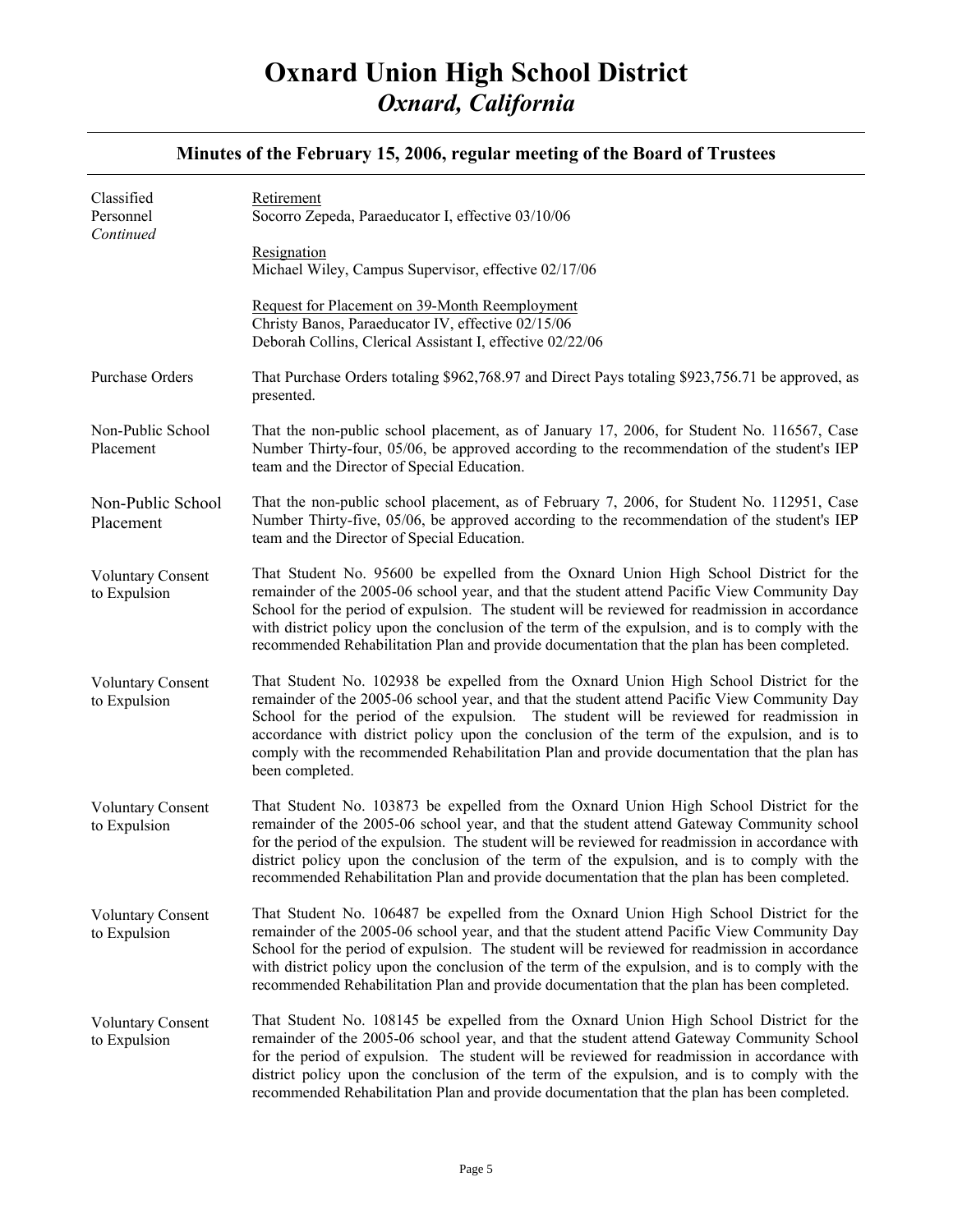| <b>Voluntary Consent</b><br>to Expulsion                  | That Student No. 108995 be expelled from the Oxnard Union High School District for the<br>remainder of the 2005-06 school year, and that the student attend Pacific View Community Day<br>School for the period of the expulsion. The student will be reviewed for readmission in<br>accordance with district policy upon the conclusion of the term of the expulsion, and is to<br>comply with the recommended Rehabilitation Plan and provide documentation that the plan has<br>been completed.                                              |
|-----------------------------------------------------------|-------------------------------------------------------------------------------------------------------------------------------------------------------------------------------------------------------------------------------------------------------------------------------------------------------------------------------------------------------------------------------------------------------------------------------------------------------------------------------------------------------------------------------------------------|
| <b>Voluntary Consent</b><br>to Expulsion                  | That Student No. 110554 be expelled from the Oxnard Union High School District for the<br>remainder of the 2005-06 school year, and that the student attend Pacific View Community Day<br>School for the period of the expulsion. The student will be reviewed for readmission in<br>accordance with district policy upon the conclusion of the term of the expulsion, and is to<br>comply with the recommended Rehabilitation Plan and provide documentation that the plan has<br>been completed.                                              |
| <b>Voluntary Consent</b><br>to Expulsion                  | That Student No. 111848 be expelled from the Oxnard Union High School District for the<br>remainder of the 2005-06 school year, and that the student attend Pacific View Community Day<br>School for the period of expulsion. The student will be reviewed for readmission in accordance<br>with district policy upon the conclusion of the term of the expulsion, and is to comply with the<br>recommended Rehabilitation Plan and provide documentation that the plan has been completed.                                                     |
| <b>Voluntary Consent</b><br>to Expulsion                  | That Student No. 115361 be expelled from the Oxnard Union High School District for the<br>remainder of the 2005-06 school year, and that the student attend Home/Hospital Teaching as per<br>the IEP team for the period of expulsion. The student will be reviewed for readmission in<br>accordance with district policy upon the conclusion of the term of the expulsion, and is to<br>comply with the recommended Rehabilitation Plan and provide documentation that the plan has<br>been completed.                                         |
| <b>Voluntary Consent</b><br>to Expulsion                  | That Student No. 115976 be expelled from the Oxnard Union High School District for the<br>remainder of the 2005-06 school year and the fall semester of the 2006-07 school year, and that<br>the student attend Pacific View Community Day School for the period of expulsion. The student<br>will be reviewed for readmission in accordance with district policy upon the conclusion of the<br>term of the expulsion, and is to comply with the recommended Rehabilitation Plan and provide<br>documentation that the plan has been completed. |
| <b>Voluntary Consent</b><br>to Expulsion                  | That Student No. 117120 be expelled from the Oxnard Union High School District for the<br>remainder of the 2005-06 school year, and that the student attend Gateway Community School<br>for the period of expulsion. The student will be reviewed for readmission in accordance with<br>district policy upon the conclusion of the term of the expulsion, and is to comply with the<br>recommended Rehabilitation Plan and provide documentation that the plan has been completed.                                                              |
| <b>Voluntary Consent</b><br>to Expulsion                  | That Student No. 122005 be expelled from the Oxnard Union High School District for the<br>remainder of the 2005-06 school year, and that the student attend Pacific View Community Day<br>School for the period of expulsion. The student will be reviewed for readmission in accordance<br>with district policy upon the conclusion of the term of the expulsion, and is to comply with the<br>recommended Rehabilitation Plan and provide documentation that the plan has been completed.                                                     |
| Expulsion by<br>Recommendation of<br>Administrative Panel | That Student No. 112904 be expelled from the Oxnard Union High School District for the<br>remainder of the 2005-06 school year, and that the student be placed at Gateway Community<br>School during the period of the expulsion. The student will be reviewed for readmission in<br>accordance with district policy upon the conclusion of the term of the expulsion, and is to<br>comply with the recommended Rehabilitation Plan and provide documentation that the plan has<br>been completed.                                              |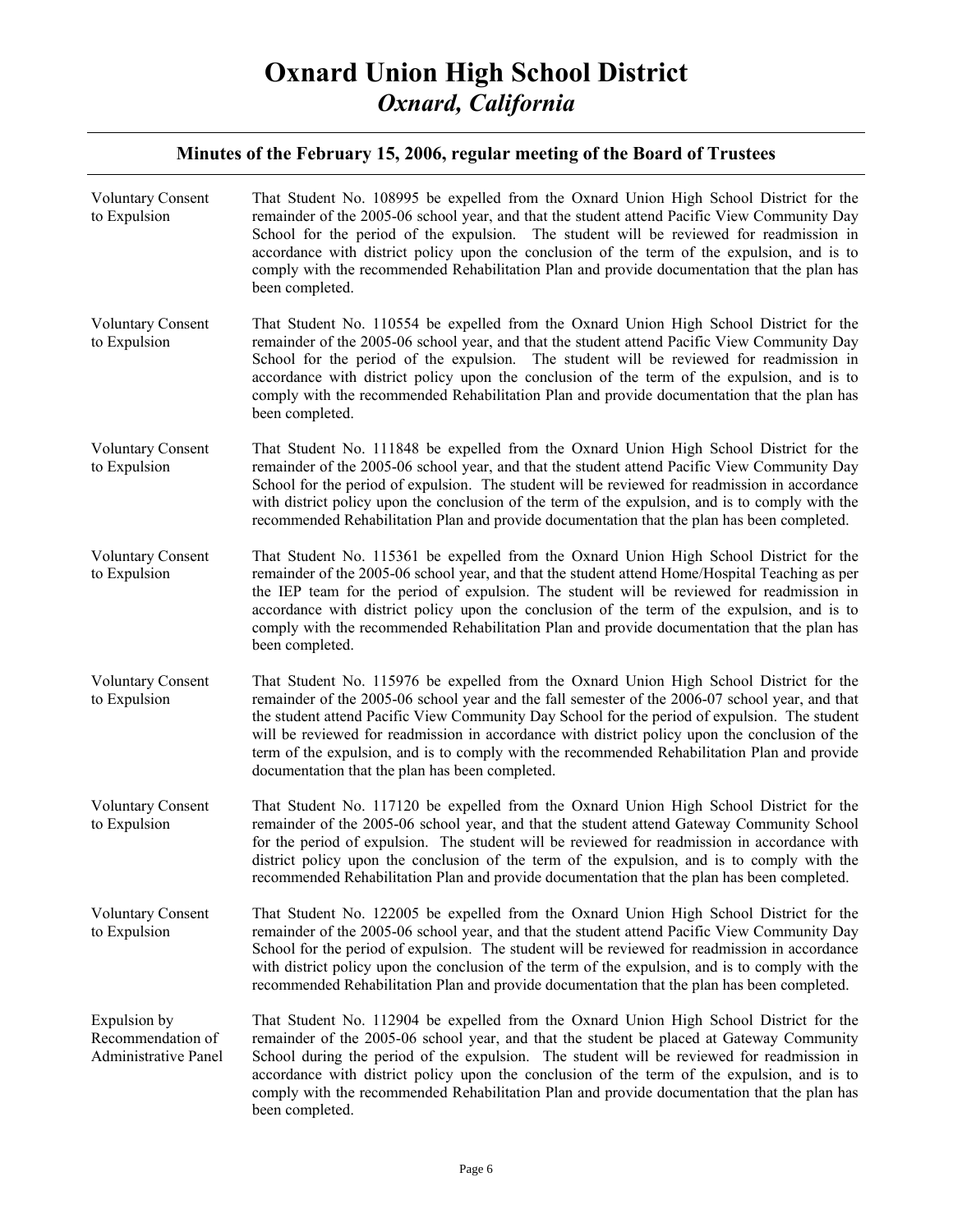| That the Mid-Term Graduates, 2006, be accepted, as presented.                                                                                                                                                                                                                                                                                                                                                                                                                                                                                                                                                                                                                                                                                                                                                                                                                                                                                                                 |
|-------------------------------------------------------------------------------------------------------------------------------------------------------------------------------------------------------------------------------------------------------------------------------------------------------------------------------------------------------------------------------------------------------------------------------------------------------------------------------------------------------------------------------------------------------------------------------------------------------------------------------------------------------------------------------------------------------------------------------------------------------------------------------------------------------------------------------------------------------------------------------------------------------------------------------------------------------------------------------|
| That the Adolfo Camarillo High School Trip Request for 12 students and 5 chaperones to attend<br>the National Model United Nations Competition in New York, New York, May 17-20, 2006,<br>with two (2) days loss of instructional time be approved, as presented.                                                                                                                                                                                                                                                                                                                                                                                                                                                                                                                                                                                                                                                                                                             |
| That the Oxnard High School Trip Request for 18 students and 4 chaperones to attend the Future<br>Business Leaders Tour in New York, New York, April 11-15, 2006, with no loss of instructional<br>time be approved, as presented.                                                                                                                                                                                                                                                                                                                                                                                                                                                                                                                                                                                                                                                                                                                                            |
| That the Rio Mesa High School Trip Request for 45 students and 10 chaperones to attend a<br>musical performance festival in Las Vegas, Nevada, and Flagstaff, Arizona, April 10-15, 2006,<br>with no loss of instructional time be approved, as presented.                                                                                                                                                                                                                                                                                                                                                                                                                                                                                                                                                                                                                                                                                                                    |
| That the Teacher Recruitment and Student Support Program Plan be approved, as presented.                                                                                                                                                                                                                                                                                                                                                                                                                                                                                                                                                                                                                                                                                                                                                                                                                                                                                      |
| That the 2006-07 budget calendar and allocation formulas be approved, as presented.                                                                                                                                                                                                                                                                                                                                                                                                                                                                                                                                                                                                                                                                                                                                                                                                                                                                                           |
| That the agreement with Altura Communications Solutions, LLC for low voltage cabling, voice<br>and data communications, and multimedia management be approved, as presented.                                                                                                                                                                                                                                                                                                                                                                                                                                                                                                                                                                                                                                                                                                                                                                                                  |
| That Kerr & Associates, Inc.'s Year 9 Technology Infrastructure E-Rate consulting proposal be<br>approved, as presented.                                                                                                                                                                                                                                                                                                                                                                                                                                                                                                                                                                                                                                                                                                                                                                                                                                                      |
| That the Notice of Completions be approved, as presented:<br>> ABCO Painting for Wood Bleachers Refinish at Channel Islands High School<br>> Thomas Schwab Corp. for Co-Generator Repair at Oxnard High School<br>> Canoga Park Heating & Air Conditioning for Heating and Air Conditioning Work,<br>Modernization Phase B, at Rio Mesa High School                                                                                                                                                                                                                                                                                                                                                                                                                                                                                                                                                                                                                           |
| > Thomas Schwab Corp. for One New ROTC Building at Oxnard High School<br>> Kiwitt's General Building for One New Snack Bar at Oxnard High School<br>> Kiwitt's General Building for Installation of Seven Portable Classrooms at<br>Pacifica High School<br>> T.R. Mulligan, Inc. for Doors, Frames and Hardware, Modernization Phase B,<br>at Rio Mesa High School<br>$\triangleright$ Reyes & Sons Electric, Inc. for Electrical Work, Modernization Phase B, at<br>Rio Mesa High School<br>Center Glass Co. for Installation of Aluminum Glazing and Windows, Modernization<br>Phase B, at Channel Islands High School<br>> Burns & Thomas Landscape for Landscaping, Modernization Phase B, at Channel<br>Islands High School<br>> Ventura Asbestos Control, Inc. for Hazardous Waste Removal, Modernization<br>Phase B, at Channel Islands High School<br>> Ventura Asbestos Control, Inc. for Hazardous Waste Removal, Modernization<br>Phase B, at Hueneme High School |
|                                                                                                                                                                                                                                                                                                                                                                                                                                                                                                                                                                                                                                                                                                                                                                                                                                                                                                                                                                               |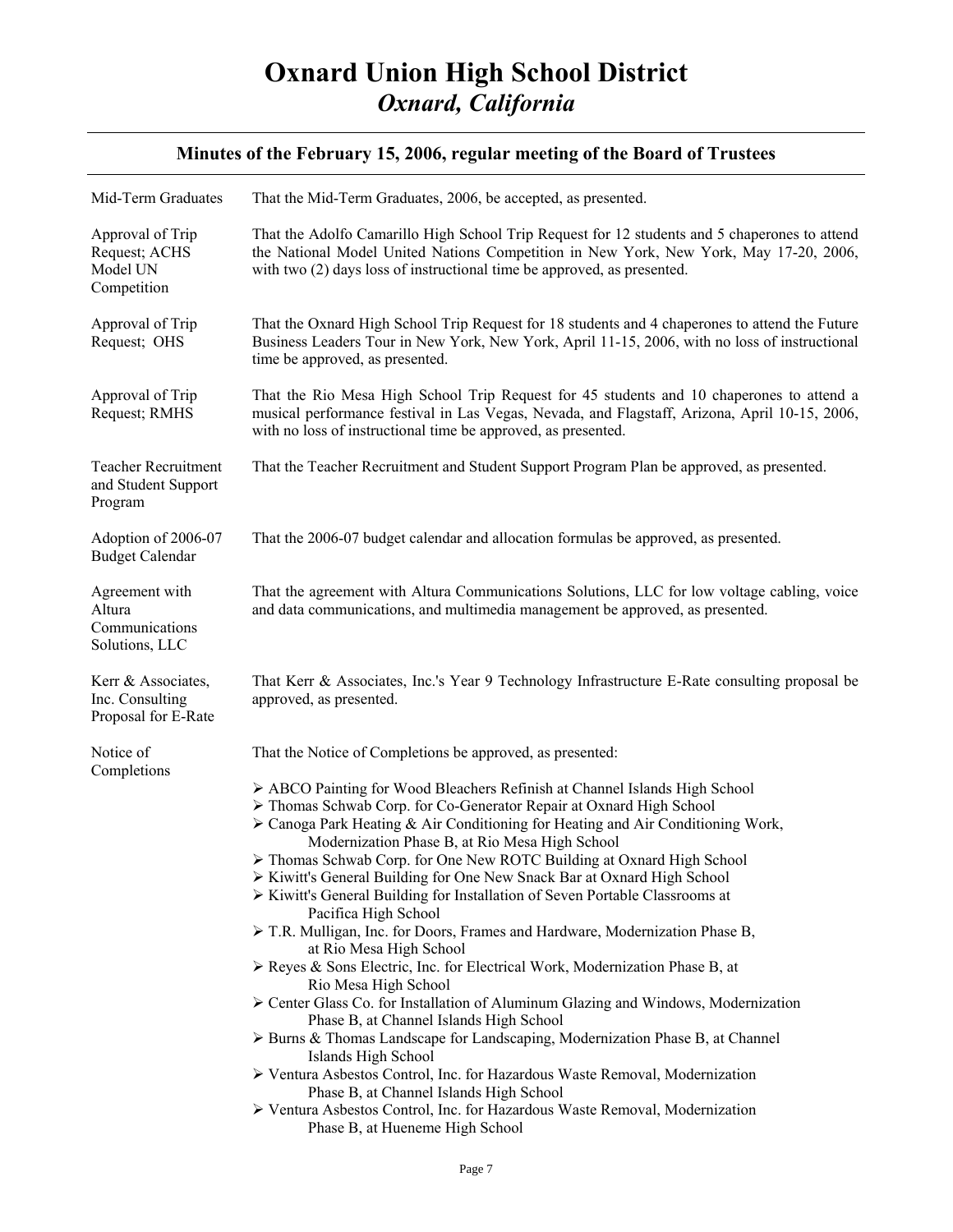| Notice of<br>Completions<br>Continued                          | > ISEC, Inc. for Custom Casework at Channel Islands High School<br>> Marelich Mechanical Co., Inc. for Heating and Air Conditioning Work,<br>Modernization Phase B, at Channel Islands High School<br>≻ Venco Electric for Electrical Work, Modernization Phase B, at Channel Islands<br>High School<br>$\triangleright$ J. Colavin & Sons, Inc. for Ceramic Tile Work, Modernization Phase B, at<br>Hueneme High School<br>$\triangleright$ Richard McIntyre & Associates, a division of Advanced Lab Concepts for<br>Installation of Laboratory Casework, Modernization Phase B, at<br>Hueneme High School<br>> California Floor Design for Flooring, Modernization Phase B, at Hueneme<br>High School |
|----------------------------------------------------------------|----------------------------------------------------------------------------------------------------------------------------------------------------------------------------------------------------------------------------------------------------------------------------------------------------------------------------------------------------------------------------------------------------------------------------------------------------------------------------------------------------------------------------------------------------------------------------------------------------------------------------------------------------------------------------------------------------------|
| Disposal of<br><b>Surplus Property</b>                         | That the items listed be declared surplus and that staff be authorized to dispose of all items<br>through sale or other means, in the most expeditious manner.                                                                                                                                                                                                                                                                                                                                                                                                                                                                                                                                           |
| Donations                                                      | That the Donations Report for the reporting period January 19, 2006, through February 15, 2006,<br>be accepted, as presented.                                                                                                                                                                                                                                                                                                                                                                                                                                                                                                                                                                            |
| <b>Internet Service</b><br>Provider Contract                   | That the three-year agreement with ACC Business, a subsidiary of AT&T, as the district's<br>Internet Service Provider (ISP) be approved, as presented.                                                                                                                                                                                                                                                                                                                                                                                                                                                                                                                                                   |
| Agreement with<br>Herff-Jones - CIHS<br>Yearbook               | That the agreement between Channel Islands High School and Herff-Jones for the production of<br>its 2007 yearbook be approved, as presented.                                                                                                                                                                                                                                                                                                                                                                                                                                                                                                                                                             |
| Contract with<br>SchoolCenter/Student<br><b>Email Accounts</b> | That the contract with SchoolCenter to establish and host student Email accounts be approved, as<br>presented.                                                                                                                                                                                                                                                                                                                                                                                                                                                                                                                                                                                           |
| Contract with<br>SchoolCenter/Web<br><b>Hosting Services</b>   | That the contract with SchoolCenter for web hosting services be approved, as presented.                                                                                                                                                                                                                                                                                                                                                                                                                                                                                                                                                                                                                  |
| Agreement with<br>Verizon for Centranet<br>Services            | That the three-year renewal agreement with Verizon for Centranet Services be approved, as<br>presented.                                                                                                                                                                                                                                                                                                                                                                                                                                                                                                                                                                                                  |
| Agreement for Pupil<br>Transportation<br>Program/EDULOG        | That the Service, License and Maintenance Agreement for a pupil transportation program with<br>Education Logistics, Inc. (EDULOG) be approved, as presented.                                                                                                                                                                                                                                                                                                                                                                                                                                                                                                                                             |
| <b>CSBA DELEGATE</b><br><b>ASSEMBLY</b><br><b>ELECTION</b>     | On motion of Trustee Pinkard, seconded by Trustee Stocks and carried, Trustees voted for the<br>following people to fill vacancies in Subregion 11B of the Delegate Assembly, California<br>School Boards Association:                                                                                                                                                                                                                                                                                                                                                                                                                                                                                   |
|                                                                | √Darlene A. Bruno, Hueneme School District<br>√Dolores Didio, Conejo Valley Unified School District<br>√Jan Iceland, Oak Park Unified School District                                                                                                                                                                                                                                                                                                                                                                                                                                                                                                                                                    |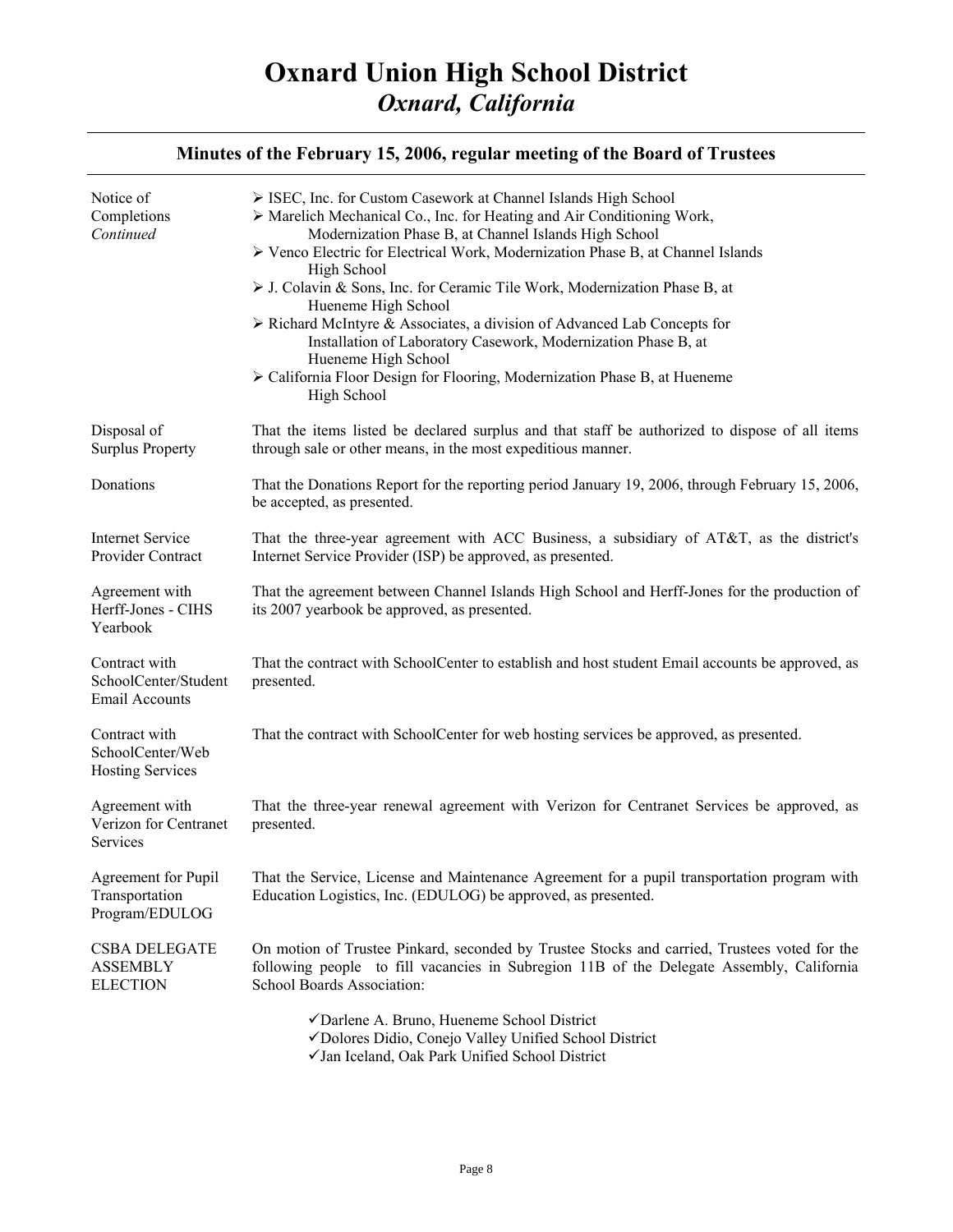| Minutes of the February 15, 2006, regular meeting of the Board of Trustees                                         |                                                                                                                                                                                                                                                                                                                                                                                                                                                                                                                                                                                                                   |  |
|--------------------------------------------------------------------------------------------------------------------|-------------------------------------------------------------------------------------------------------------------------------------------------------------------------------------------------------------------------------------------------------------------------------------------------------------------------------------------------------------------------------------------------------------------------------------------------------------------------------------------------------------------------------------------------------------------------------------------------------------------|--|
| <b>APPROVAL OF</b><br><b>WAIVER OF</b><br><b>POTENTIAL</b><br><b>CONFLICT OF</b><br><b>INTEREST</b>                | On motion of Trustee Valles, seconded by Trustee Jaquez and carried, the Waiver of potential<br>Conflict of Interest with Atkinson, Andelson, Loya, Rudd & Romo was approved, as presented.                                                                                                                                                                                                                                                                                                                                                                                                                       |  |
| <b>CONSIDERATION</b><br>OF REVISION OF<br><b>BOARD POLICY</b><br>6146.1 General<br>Graduation<br>Requirements      | No action was taken. This item will be returned for discussion.                                                                                                                                                                                                                                                                                                                                                                                                                                                                                                                                                   |  |
| <b>APPROVAL OF</b><br><b>REVISION/</b><br><b>REDESIGNATION</b><br>OF BOARD POLICY<br>4219.11, Sexual<br>Harassment | On motion of Trustee Valles, seconded by Trustee Stocks and carried, the revision, redesignation<br>of Board Policy 912 to new Board Policy 4219.11: Sexual Harassment was approved, and the<br>second reading waived.                                                                                                                                                                                                                                                                                                                                                                                            |  |
| <b>ADOPTION OF</b><br><b>RESOLUTION</b><br>No. 06-04, Week of<br>the School<br>Administrator                       | On motion of Trustee Jaquez, seconded by Trustee Pinkard and carried, Resolution No. 06-04,<br>Week of the School Administrator was adopted, as presented.                                                                                                                                                                                                                                                                                                                                                                                                                                                        |  |
| <b>ADOPTION OF</b><br><b>RESOLUTION</b><br>No. 06-05, Adult<br><b>Education Week</b>                               | On motion of Trustee Valles, seconded by Trustee Stocks and carried, Resolution No. 06-05,<br>Adult Education Week was adopted, as presented.                                                                                                                                                                                                                                                                                                                                                                                                                                                                     |  |
| <b>ADOPTION OF</b><br><b>RESOLUTION</b><br>No. 06-06, Tax<br>and Revenue<br><b>Anticipation</b><br>Notes (TRANs)   | On motion of Trustee Pinkard, seconded by Trustee Valles and carried, Resolution No. 06-06,<br>authorizing the borrowing of funds for fiscal year 2006-2007 and the issuance and sale of one or<br>more Series of 2006-2007 Tax and Revenue Anticipation Notes (TRANs) therefor and<br>participation in the California School Cash Reserve Program and requesting the Board of<br>Supervisors of the County to issue and sell said series of notes was adopted, as presented.                                                                                                                                     |  |
| <b>APPROVAL OF</b><br>50-50 FUNDING<br>MATCH, ACHS<br>School Marquee                                               | On motion of Trustee Valles, seconded by Trustee Stocks and carried, the request for the district<br>to enter into a 50-50 match funding agreement with Adolfo Camarillo High School for a new<br>double-sided marquee, a concrete sign/monument, and the relocation of the existing marquee<br>was approved, as presented.                                                                                                                                                                                                                                                                                       |  |
| <b>RATIFICATION</b><br>OF CHANGE<br><b>ORDERS</b>                                                                  | On motion of Trustee Valles, seconded by Trustee Pinkard and carried, the following Change<br>Order(s) were ratified, as presented.<br>$\triangleright$ No. 1 to ABCO Painting, Inc. for Additional Painting at Channel Islands High School<br>> No. 1 to Thomas Schwab Corp. for a Construction Credit at OHS, ROTC Building<br>$\triangleright$ No. 2 to Thomas Schwab Corp. for Additional Construction at OHS, ROTC Building<br>$\triangleright$ No. 2 to Colavin & Son for a Construction Credit at Hueneme High School<br>> No. 3 to T.R. Mulligan for a Construction Credit at Channel Islands High School |  |

¾ No. 3 to Zenco Engineering, Inc. for Additional Construction at Rio Mesa High School ¾ No. 3 to Marelich Mechanical-Plumbing for Additional Construction at Channel Islands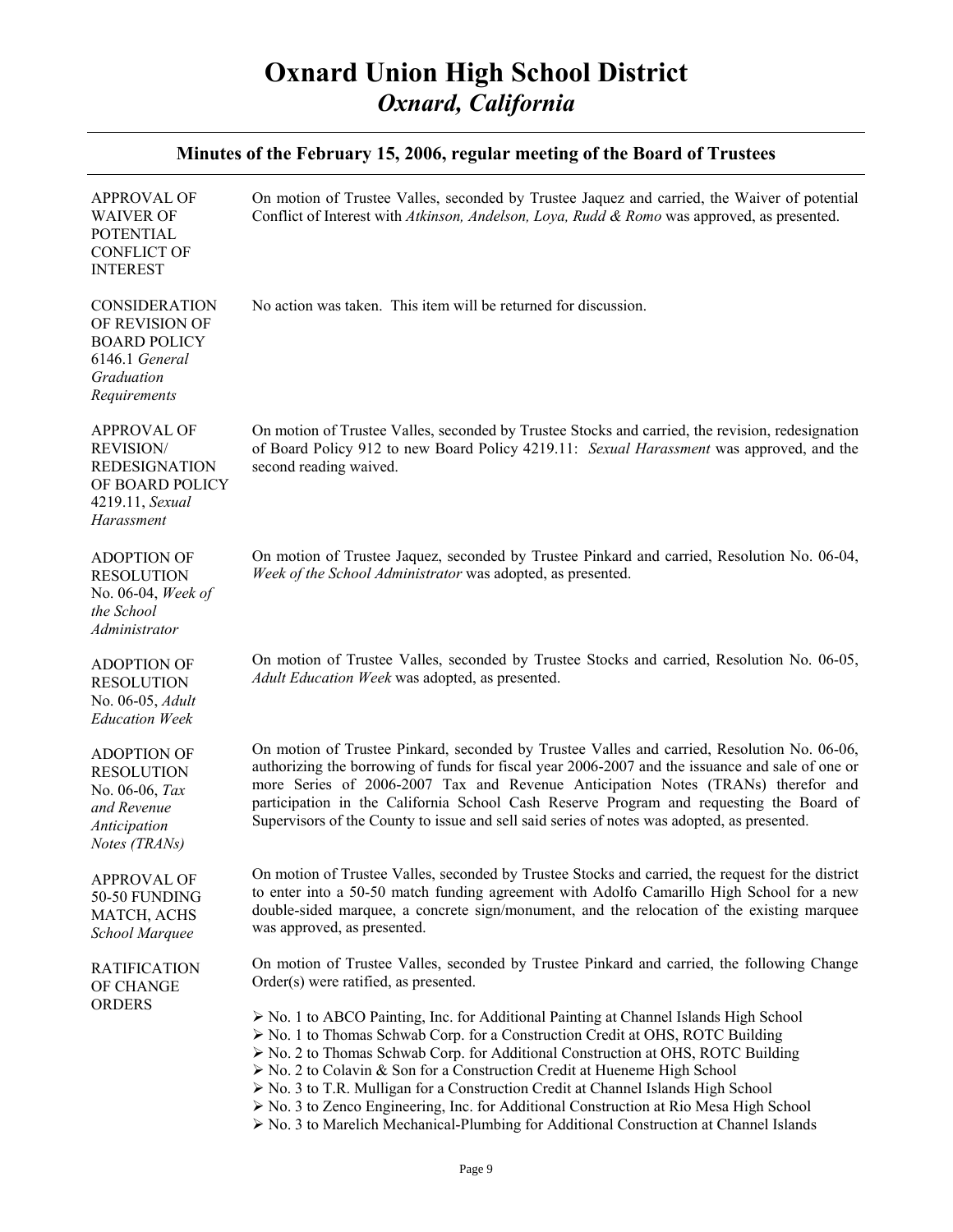| <b>RATIFICATION</b><br>OF CHANGE<br><b>ORDERS</b><br>Continued      | $\triangleright$ No. 4 to California Floor Design for Additional Construction at Channel Islands High School<br>> No. 4 to Canoga Park Heating & Air for Additional Construction at Rio Mesa High School<br>> No. 4 to Marelich Mechanical-Plumbing for Additional Construction at Channel Islands<br>$\triangleright$ No. 5 to Premier Tile & Marble for Additional Construction at Rio Mesa High School<br>$\triangleright$ No. 5 to California Floor Design for Additional Construction at Rio Mesa High School<br>$\triangleright$ No. 5 to Venco Electric, Inc. for Additional Construction at Channel Islands High School<br>$\triangleright$ No. 6 to California Floor Design for Additional Construction at Hueneme High School<br>$\triangleright$ No. 7 to Harbor Construction for Additional Construction at Channel Islands High School<br>$\triangleright$ No. 8 to Reyes & Sons for a Construction Credit at Rio Mesa High School<br>$\triangleright$ No. 9 to Reyes & Sons for Additional Construction at Rio Mesa High School |
|---------------------------------------------------------------------|-----------------------------------------------------------------------------------------------------------------------------------------------------------------------------------------------------------------------------------------------------------------------------------------------------------------------------------------------------------------------------------------------------------------------------------------------------------------------------------------------------------------------------------------------------------------------------------------------------------------------------------------------------------------------------------------------------------------------------------------------------------------------------------------------------------------------------------------------------------------------------------------------------------------------------------------------------------------------------------------------------------------------------------------------|
| <b>BOARD MEMBERS'</b><br><b>REPORTS AND</b><br><b>COMMUNICATION</b> | Trustee Valles reported he attended the Mexican-American Political Forum recognition program<br>and was most impressed with the individual representing Pacifica High School, who accredited<br>Principal Bill Dabbs with changing him from a gang-banger to a student with a 3.7 grade point<br>average. Trustee Valles opined that there are many success stories of this nature and it would be<br>nice to share them with the community.                                                                                                                                                                                                                                                                                                                                                                                                                                                                                                                                                                                                  |
|                                                                     | Trustee Pinkard reported on her attendance at several games, and stated she has been especially<br>impressed with the Girls' Basketball teams at Oxnard and Pacifica High Schools.                                                                                                                                                                                                                                                                                                                                                                                                                                                                                                                                                                                                                                                                                                                                                                                                                                                            |
|                                                                     | Trustee Pinkard extended an invitation to Trustees and staff to attend a mini-workshop on race<br>relations February 26, 1:00 p.m., in the St. John's Lutheran Church multipurpose building. Dr.<br>Drew Hansen, author of The Dream: Martin Luther King Jr, and the Speech that Inspired a<br>Nation will be the featured speaker.                                                                                                                                                                                                                                                                                                                                                                                                                                                                                                                                                                                                                                                                                                           |
|                                                                     | Trustee Stocks shared his attendance at several basketball games.                                                                                                                                                                                                                                                                                                                                                                                                                                                                                                                                                                                                                                                                                                                                                                                                                                                                                                                                                                             |
|                                                                     | Trustee Jaquez attended and participated in the district's Future Administrators' Academy and<br>thanked Mr. Roger Rice for the invitation. Mr. Jaquez also traveled to Sacramento for the<br>NALEO Health Conference. He will serve on the state Obesity Task Force for the coming year.                                                                                                                                                                                                                                                                                                                                                                                                                                                                                                                                                                                                                                                                                                                                                     |
|                                                                     | Mr. Jaquez reported on his attendance at the meeting to elect representatives to the Ventura<br>County Committee on School District Organization. There were three vacancies to be filled;<br>however, since then one person has been declared ineligible because of his employment.<br>Another meeting is scheduled for next week.                                                                                                                                                                                                                                                                                                                                                                                                                                                                                                                                                                                                                                                                                                           |
|                                                                     | Additionally, Trustee Jaquez reported that he attended a LULAC meeting and discussed<br>unification issues.                                                                                                                                                                                                                                                                                                                                                                                                                                                                                                                                                                                                                                                                                                                                                                                                                                                                                                                                   |
|                                                                     | Trustee Jaquez reported that he participated in a golf tournament which was a fundraising<br>activity to support the Girls' Golf program at Pacifica High School.                                                                                                                                                                                                                                                                                                                                                                                                                                                                                                                                                                                                                                                                                                                                                                                                                                                                             |
|                                                                     |                                                                                                                                                                                                                                                                                                                                                                                                                                                                                                                                                                                                                                                                                                                                                                                                                                                                                                                                                                                                                                               |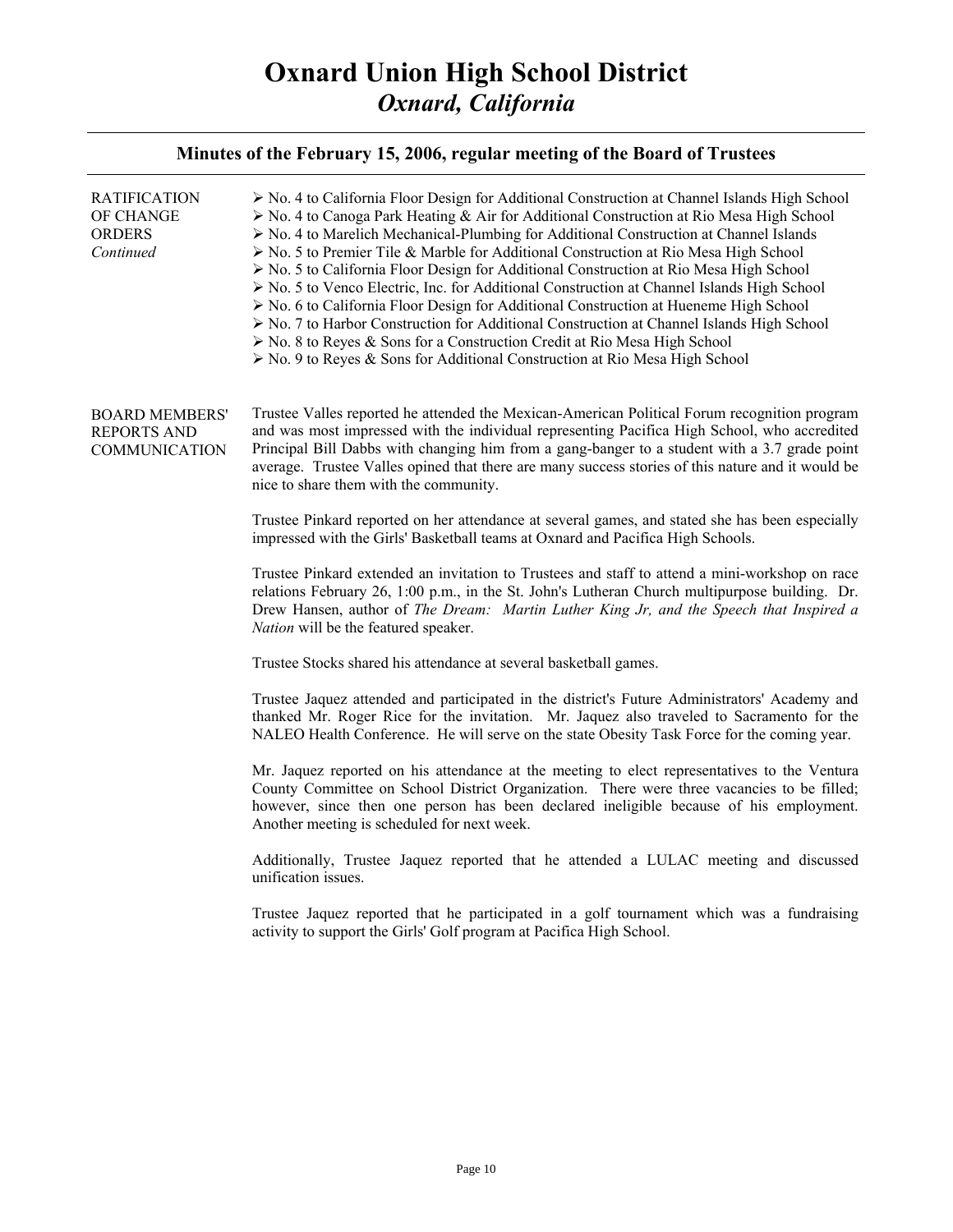| <b>BOARD MEMBERS'</b><br><b>REPORTS AND</b><br><b>COMMUNICATION</b><br>Continued | President López Hanson reported that she and Trustee Jaquez traveled to Sacramento to meet<br>with Attorney Tom Griffin and members of the State Board of Education to present the district's<br>opposition to the County Board of Education taking over the County Committee on School<br>District Organization. She reported it was a very positive meeting, and she was impressed with<br>their professionalism and objectivity. She also attended the last Pleasant Valley School District<br>Board meeting because Dale Scott was there. The Pleasant Valley School District is thinking of<br>going for a \$138 million bond and, possibly, another community survey. The question was<br>asked, "What happens with unification if the bond is successful - Would the community have to<br>pay for the bond?" <i>Yes</i> . Trustee Jaquez asked if Pleasant Valley School District has declining<br>enrollment and, if so, why are they going for a bond when they have been looking at closing<br>President López Hanson responded by stating that the bond would be for<br>schools?<br>modernization and to build a new high school. |
|----------------------------------------------------------------------------------|----------------------------------------------------------------------------------------------------------------------------------------------------------------------------------------------------------------------------------------------------------------------------------------------------------------------------------------------------------------------------------------------------------------------------------------------------------------------------------------------------------------------------------------------------------------------------------------------------------------------------------------------------------------------------------------------------------------------------------------------------------------------------------------------------------------------------------------------------------------------------------------------------------------------------------------------------------------------------------------------------------------------------------------------------------------------------------------------------------------------------------------------|
|                                                                                  | President López Hanson stated there have been a lot of comments from the pro-unification<br>people regarding her residence, and she is proud to announce tonight that she is now a fully<br>documented citizen of the City of Camarillo. The city presented a certificate to her to make it<br>very clear that she now lives within the city limits.                                                                                                                                                                                                                                                                                                                                                                                                                                                                                                                                                                                                                                                                                                                                                                                         |
|                                                                                  | Trustee Valles stated that he still has a lot of interest in programs that will provide our students<br>with job opportunities. He would like to know what other school districts are doing regarding<br>career pathways.                                                                                                                                                                                                                                                                                                                                                                                                                                                                                                                                                                                                                                                                                                                                                                                                                                                                                                                    |
|                                                                                  | Trustee Stocks said he toured the Adult Education facility in Port Hueneme. They will soon be<br>offering a beginning Masonry program.                                                                                                                                                                                                                                                                                                                                                                                                                                                                                                                                                                                                                                                                                                                                                                                                                                                                                                                                                                                                       |
|                                                                                  | Trustee Pinkard commended Superintendent Dunlap for observing things that are going on in the<br>district and for moving forward, even though sometimes it is not very pleasant and not very<br>popular. The Board said earlier on that people need to be responsible in their positions and she is<br>seeing that taking place. She said also that she likes the idea of staff getting together and<br>deciding which decisions should be made. Trustee Pinkard stated that even though she may not<br>be very supportive about the certificate of course completion and diplomas, she does want to<br>thank the staff and Superintendent Dunlap in particular for coming up with a graduation policy to<br>look at.                                                                                                                                                                                                                                                                                                                                                                                                                        |
|                                                                                  | Courtney Freeman, Student Representative to the Board, referenced a recent basketball game<br>between RMHS and ACHS, and suggested that some type of sportsmanship workshop be<br>scheduled for all students. Superintendent Dunlap said she was also at that game and some very<br>inappropriate comments were made. She will work with principals and through ASB's and Mrs.<br>Warner regarding student sportsmanship.                                                                                                                                                                                                                                                                                                                                                                                                                                                                                                                                                                                                                                                                                                                    |
|                                                                                  | Trustee Stocks pointed out that Trustees have heard two opposite points of view on Oxnard High<br>School. He congratulated both groups for handling this very professionally, and congratulated<br>the Superintendent for handling and solving the problem.                                                                                                                                                                                                                                                                                                                                                                                                                                                                                                                                                                                                                                                                                                                                                                                                                                                                                  |
|                                                                                  | Superintendent Dunlap introduced Mr. Kerr of Kerr & Associates, Inc., who was present to<br>answer any questions regarding the district's E-rate. Trustee Jaquez pointed out that there is a<br>great deal of money and construction that will need to be done and expressed concern about<br>interrupting the educational process. Mr. Kerr said E-rate is a federal subsidy for which the<br>district qualifies, and his firm will ensure that the work gets done. He pointed out that the<br>district's modernization projects did not address real technology needs and this will do so.<br>Superintendent Dunlap questioned the difference in the Title I ratio and asked Mr. Kerr to                                                                                                                                                                                                                                                                                                                                                                                                                                                   |

explain. He said he is very familiar with this process. They have gone through a process of free and reduced lunch survey methodology taking a survey percentage, and he provided an example.